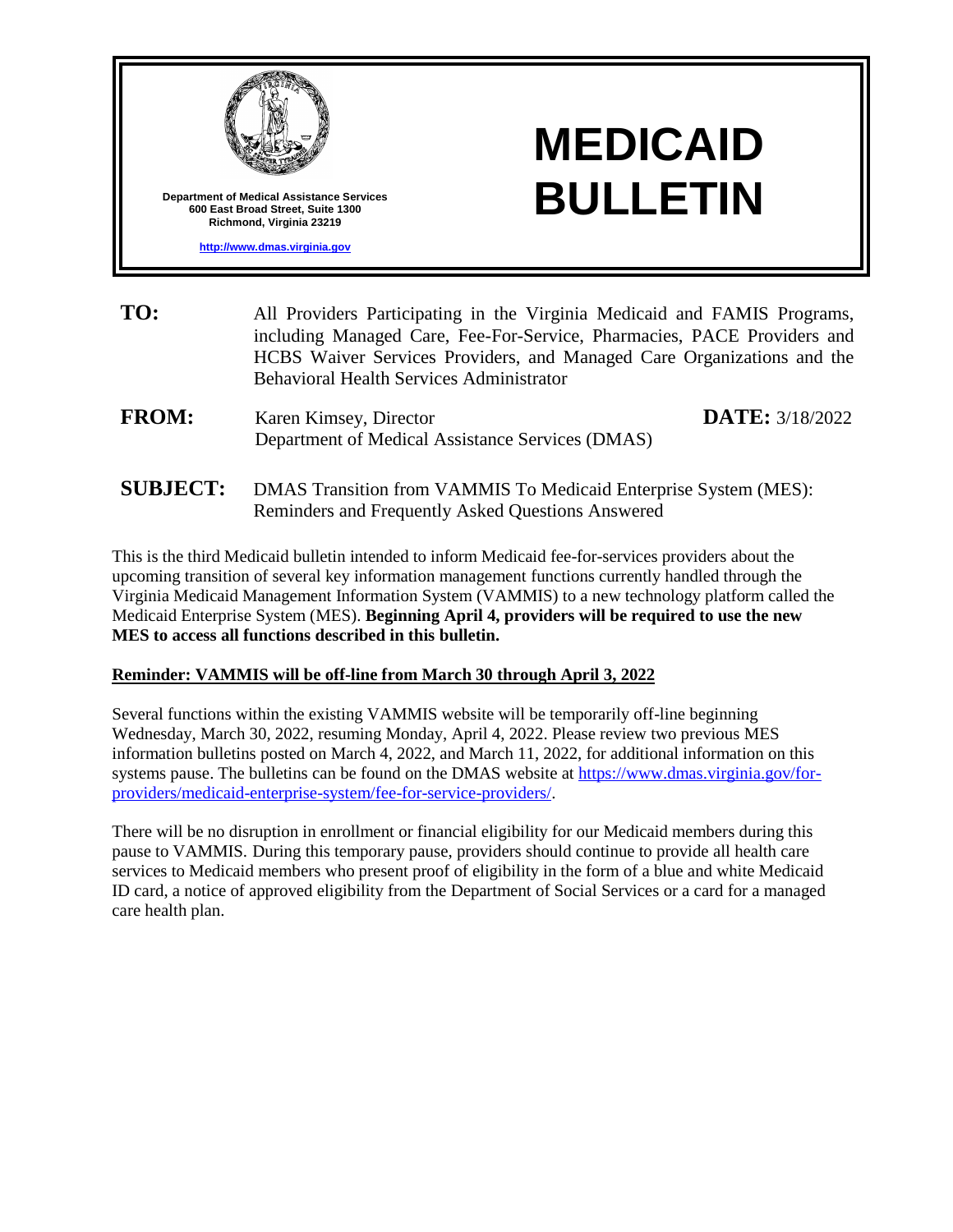## **The MES Provider Portal will replace VAMMIS beginning April 4, 2022**

Beginning April 4, providers will be required to use the new MES Provider Portal to access the following functions:

- Complete provider enrollment View member eligibility
- Revalidate provider enrollment Enter and check claims
- 
- 
- Send/receive messages to/from DMAS Provider Services
- 
- 

## **Frequently Asked Questions and Answers**

- 
- 
- Manage provider information Enter long-term services screening
- Complete Provider Portal maintenance Request/check status of service authorizations
	- Access Provider Portal helpdesk support
- Check provider enrollment Download provider account information
- Check payment history Access remittance advice PDF

| Am I a fee-for-service provider?                                                                | On or after April 4, 2022, call the PRSS Provider Help Desk at 888-<br>829-5373.                                                                                                                                                                                                                                                                     |
|-------------------------------------------------------------------------------------------------|------------------------------------------------------------------------------------------------------------------------------------------------------------------------------------------------------------------------------------------------------------------------------------------------------------------------------------------------------|
| How do I request access to the<br><b>MES Provider Portal?</b>                                   | Watch training video <i>External MES Users – Accessing the System</i><br>(MES 103) to learn how to request access to MES.<br>https://vamedicaid.dmas.virginia.gov/training/providers<br>Download the MES Provider Portal User Guide (PRSS-120))<br>https://vamedicaid.dmas.virginia.gov/sites/default/files/2022-<br>02/PRSS-120_Provider_Portal.pdf |
| How do I use the MES Provider<br>Portal?                                                        | Watch training video Provider Portal Overview (PRSS-121) for<br>Provider Account Holders and Provider Delegates. This provider<br>training will show you how to troubleshoot registration issues,<br>access and navigate the Provider Portal, and maintain provider<br>information.<br>https://vamedicaid.dmas.virginia.gov/training/providers       |
| How can I determine who is<br>listed as our Primary Account<br>Holder (PAH)?                    | Beginning March 21, 2022, you will be able to access provider<br>support through Gainwell Provider Services 888-829-5373. If you<br>need to create or update your PAH, the PRSS form will be available<br>on the MES public portal on March 21, 2022.                                                                                                |
| If we were unable to<br>update/access our VAMMIS<br>account by the deadline, what<br>can we do? | If you were unable to access your web-portal account to make the<br>requested PAH email and phone updates by the deadline, please<br>submit the PRSS PAH update/change form beginning March 21,<br>2022. The PRSS form will be available on the MES public portal<br>on March 21, 2022.                                                              |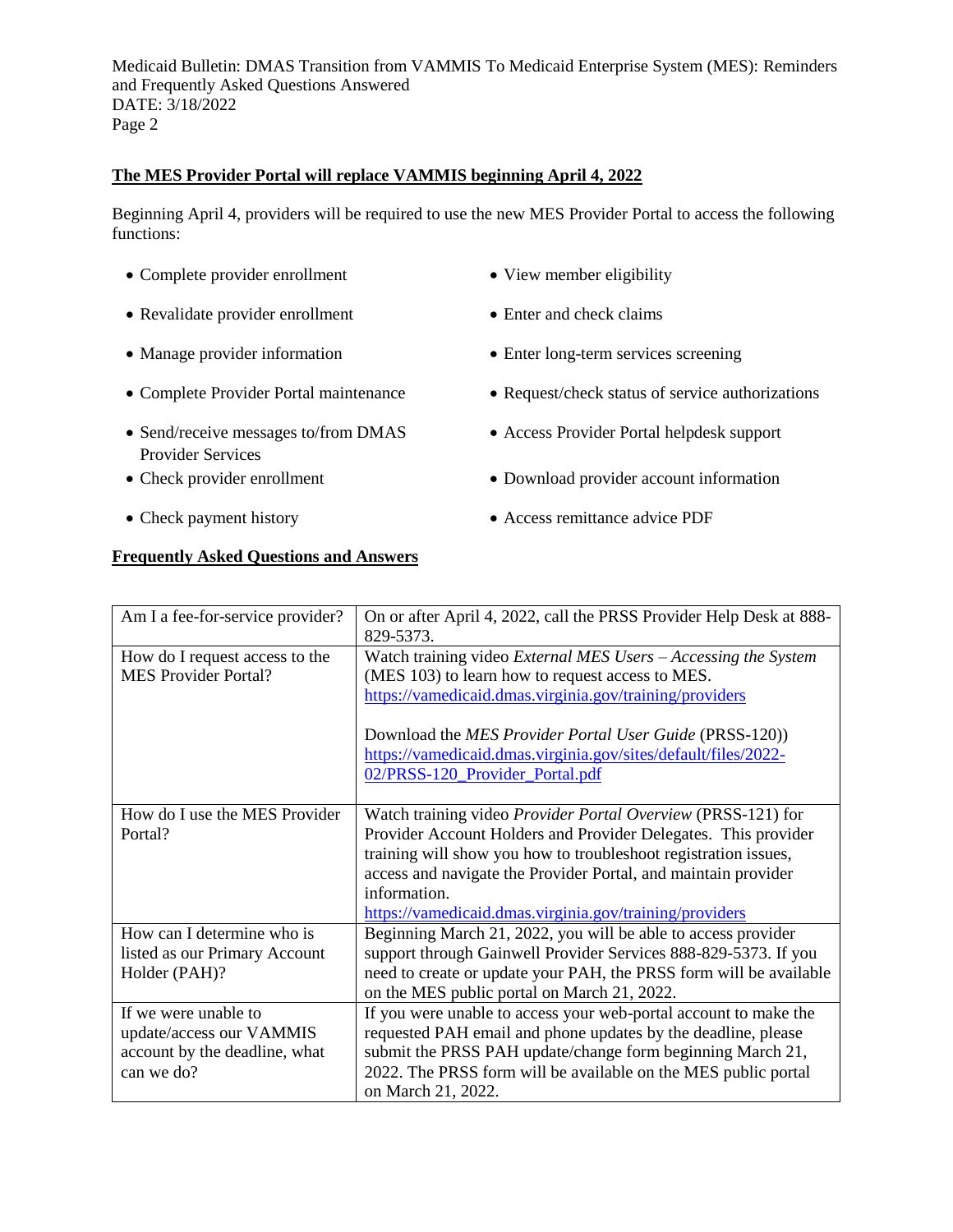| Can you advise how we should<br>assign the correct person to<br>manage a provider "account"<br>and if there needs to be a<br>different person who is<br>responsible for each facility<br>provider? | There must be one PAH assigned to each unique provider entity<br>(each separate tax identification number). In the case of a group or<br>facility provider made up of multiple affiliated providers, this<br>would mean a primary account holder for each unique provider<br>entity affiliated with the group or facility, and for the facility entity.<br>(A single individual may perform the role of PAH for multiple<br>providers.) |
|----------------------------------------------------------------------------------------------------------------------------------------------------------------------------------------------------|-----------------------------------------------------------------------------------------------------------------------------------------------------------------------------------------------------------------------------------------------------------------------------------------------------------------------------------------------------------------------------------------------------------------------------------------|
|                                                                                                                                                                                                    | The PAH is responsible for managing all other users that have<br>access to a specified provider account in order to perform one or<br>more functions through the MES Provider Portal (e.g., claims<br>submission). These other users are referred to as delegate<br>administrators or delegates, depending on the level of access<br>granted to them by the PAH.                                                                        |
|                                                                                                                                                                                                    | Complete course Introduction to Provider and MCO Portal<br>Delegate Management (PRSS-118) and download the Provider<br>Portal User Guide (PRSS-118)<br>https://vamedicaid.dmas.virginia.gov/training/providers                                                                                                                                                                                                                          |
| If one individual is acting as                                                                                                                                                                     | No. A PAH may use the same email address with multiple                                                                                                                                                                                                                                                                                                                                                                                  |
| PAH for multiple provider                                                                                                                                                                          | accounts, but may only enter one contact email address per account                                                                                                                                                                                                                                                                                                                                                                      |
| accounts, does this individual                                                                                                                                                                     | for each tax id number. Each NPI does not require a unique email                                                                                                                                                                                                                                                                                                                                                                        |
| have to have a separate (unique)                                                                                                                                                                   | address.                                                                                                                                                                                                                                                                                                                                                                                                                                |
|                                                                                                                                                                                                    |                                                                                                                                                                                                                                                                                                                                                                                                                                         |
| email address for each provider                                                                                                                                                                    |                                                                                                                                                                                                                                                                                                                                                                                                                                         |
| account?                                                                                                                                                                                           |                                                                                                                                                                                                                                                                                                                                                                                                                                         |
| Is there a need to assign an EDI                                                                                                                                                                   | Yes. The EDI Administrator is a new role available within the                                                                                                                                                                                                                                                                                                                                                                           |
| administrator to manage EDI                                                                                                                                                                        | MES. The primary account holder will be able to assign this role in                                                                                                                                                                                                                                                                                                                                                                     |
| transactions?                                                                                                                                                                                      | the new system.                                                                                                                                                                                                                                                                                                                                                                                                                         |
| Will a currently enrolled                                                                                                                                                                          | Yes. For a provider that is already enrolled as a Medicaid fee-for-                                                                                                                                                                                                                                                                                                                                                                     |
| provider's account information                                                                                                                                                                     | service provider, information currently stored in VAMMIS will be                                                                                                                                                                                                                                                                                                                                                                        |
| transfer from the VAMMIS                                                                                                                                                                           | transferred to the new MES.                                                                                                                                                                                                                                                                                                                                                                                                             |
| website to MES?                                                                                                                                                                                    |                                                                                                                                                                                                                                                                                                                                                                                                                                         |
| Will currently enrolled providers                                                                                                                                                                  | No. DMAS will not require currently enrolled providers to                                                                                                                                                                                                                                                                                                                                                                               |
| have to revalidate their                                                                                                                                                                           | revalidate specifically for the transition to MES.                                                                                                                                                                                                                                                                                                                                                                                      |
| enrollment through the new                                                                                                                                                                         |                                                                                                                                                                                                                                                                                                                                                                                                                                         |
| <b>MES Provider Portal?</b>                                                                                                                                                                        |                                                                                                                                                                                                                                                                                                                                                                                                                                         |
| What impact, if any, is the MES                                                                                                                                                                    | After the transition to MES, DMAS will check provider enrollment                                                                                                                                                                                                                                                                                                                                                                        |
| transition going to have on a                                                                                                                                                                      | information to ensure accuracy. If a provider's revalidation due date                                                                                                                                                                                                                                                                                                                                                                   |
| provider's enrollment effective                                                                                                                                                                    | fell during this period of transition, the due date will be moved to                                                                                                                                                                                                                                                                                                                                                                    |
| date?                                                                                                                                                                                              | July 4, 2022, or after. You will receive notice at least 90-days prior                                                                                                                                                                                                                                                                                                                                                                  |
|                                                                                                                                                                                                    |                                                                                                                                                                                                                                                                                                                                                                                                                                         |
| How do I enroll as a Medicaid                                                                                                                                                                      | to your new revalidation date.<br>Download the MES Provider Portal User Guide (PRSS-120)                                                                                                                                                                                                                                                                                                                                                |
|                                                                                                                                                                                                    |                                                                                                                                                                                                                                                                                                                                                                                                                                         |
| Provider?                                                                                                                                                                                          | https://vamedicaid.dmas.virginia.gov/sites/default/files/2022-<br>02/PRSS-120_Provider_Portal.pdf                                                                                                                                                                                                                                                                                                                                       |
|                                                                                                                                                                                                    | Complete live virtual session Provider Enrollment Application                                                                                                                                                                                                                                                                                                                                                                           |
|                                                                                                                                                                                                    | (PRSS-111) and watch training video                                                                                                                                                                                                                                                                                                                                                                                                     |
|                                                                                                                                                                                                    | <b>Individual Enrollment Overview (PRSS-113)</b>                                                                                                                                                                                                                                                                                                                                                                                        |
|                                                                                                                                                                                                    |                                                                                                                                                                                                                                                                                                                                                                                                                                         |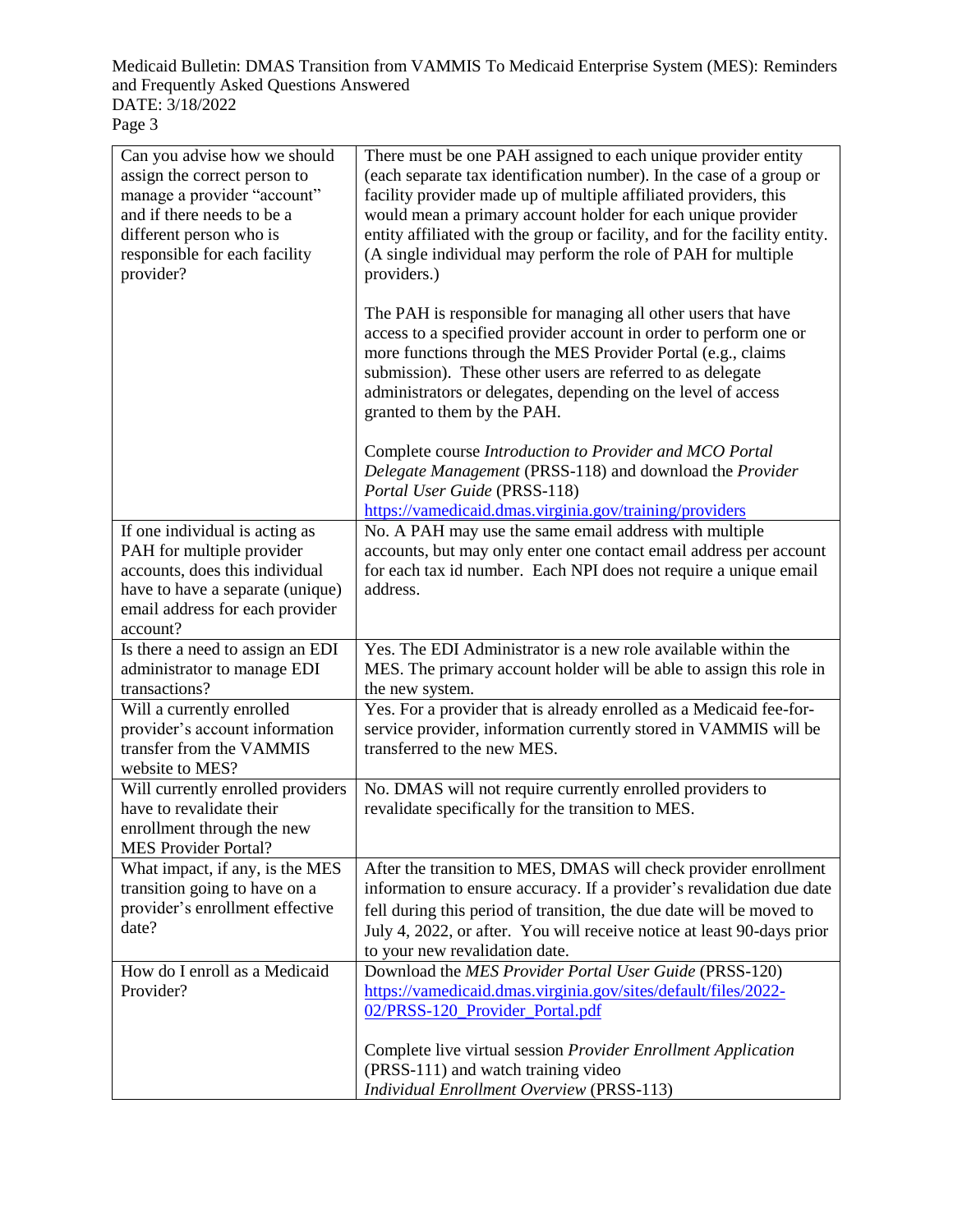|                                  | https://vamedicaid.dmas.virginia.gov/training/providers        |
|----------------------------------|----------------------------------------------------------------|
| How do I enroll a new            | Watch training video Individual Within A Group Enrollment      |
| individual-within-a-group        | Overview (PRSS-112)                                            |
| provider                         | https://vamedicaid.dmas.virginia.gov/training/providers        |
| How do I enroll a new ordering,  | Watch training video ORP Enrollment Overview (PRSS-114)        |
| rendering and prescribing        | https://vamedicaid.dmas.virginia.gov/training/providers        |
| provider?                        |                                                                |
| How do I enroll a new group      | Watch training video Group Enrollment Overview (PRSS-115)      |
| provider?                        | https://vamedicaid.dmas.virginia.gov/training/providers        |
|                                  |                                                                |
| How do I enroll a new            | Watch training video Facility/Organization Enrollment Overview |
| facility/organization provider?  | $(PRSS-116)$                                                   |
|                                  | https://vamedicaid.dmas.virginia.gov/training/providers        |
| How to enroll a new Atypical     | Watch training video Atypical Enrollment Overview (PRSS-117)   |
| provider and register to use the | https://vamedicaid.dmas.virginia.gov/training/providers        |
| portal?                          |                                                                |

For more information, including more Frequently Asked Questions, please check out the MES Public Training Area at<https://vamedicaid.dmas.virginia.gov/training>

MES-related questions may be sent to **AskMES@dmas.virginia.gov** 

| <b>PROVIDER CONTACT INFORMATION &amp; RESOURCES</b>                                                                                                                                                                                                                                                                                                                                                                                                                         |                                                                            |  |  |
|-----------------------------------------------------------------------------------------------------------------------------------------------------------------------------------------------------------------------------------------------------------------------------------------------------------------------------------------------------------------------------------------------------------------------------------------------------------------------------|----------------------------------------------------------------------------|--|--|
| <b>KEPRO</b><br>Service authorization information for<br>fee-for-service members.                                                                                                                                                                                                                                                                                                                                                                                           | https://dmas.kepro.com/                                                    |  |  |
| <b>Provider Appeals</b><br>DMAS launched an appeals portal in<br>2021. You can use this portal to file<br>appeals and track the status of your<br>appeals. Visit the website listed for<br>appeal resources and to register for the<br>portal.                                                                                                                                                                                                                              | https://www.dmas.virginia.gov/appeals/                                     |  |  |
| <b>Managed Care Programs</b><br>Medallion 4.0, Commonwealth Coordinated Care Plus (CCC Plus), and Program of All-Inclusive Care for<br>the Elderly (PACE). In order to be reimbursed for services provided to a managed care enrolled<br>individual, providers must follow their respective contract with the managed care plan/PACE<br>provider. The managed care plan may utilize different guidelines than those described for Medicaid fee-<br>for-service individuals. |                                                                            |  |  |
| <b>Medallion 4.0</b>                                                                                                                                                                                                                                                                                                                                                                                                                                                        | https://www.dmas.virginia.gov/for-providers/managed-<br>care/medallion-40/ |  |  |
| <b>CCC Plus</b>                                                                                                                                                                                                                                                                                                                                                                                                                                                             | https://www.dmas.virginia.gov/for-providers/managed-<br>$care/ccc$ -plus/  |  |  |